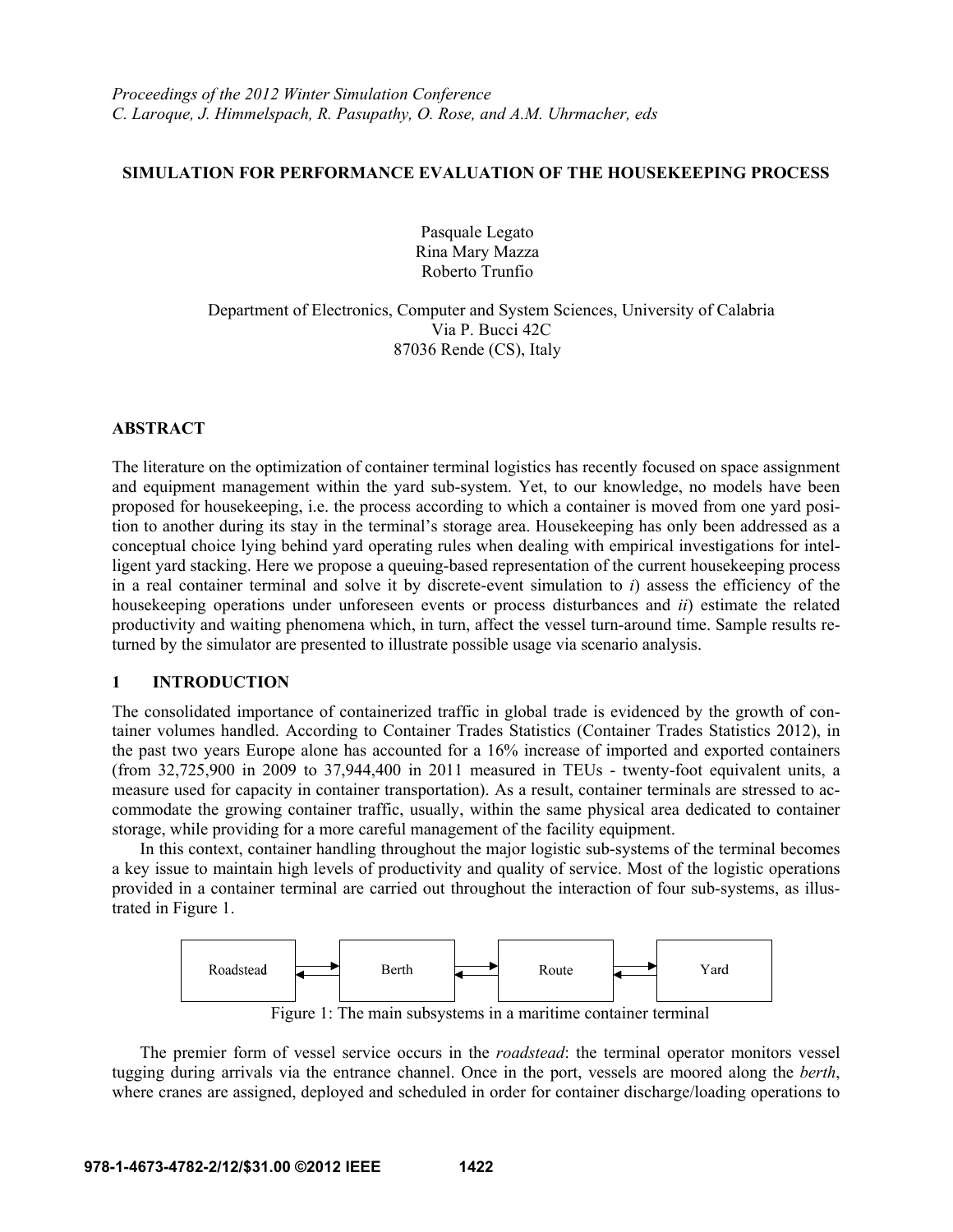take place. During these operations, container transfer from the quay to the yard and vice versa occurs according to specific *routes*, while container stacking and retrieval is carried out on the terminal *yard*. As soon as discharge/loading is completed, vessels are unberthed and they leave the port via the exit channel.

With respect to the overall operation cycle described above, the time between vessel arrival and departure is known as vessel *turn-around time*. One of the major objectives of a maritime container terminal consists in minimizing the vessel turn-around time: obviously, the smaller the time, the greater the productivity. To do so, terminal operators can consider both *on-line* and *off-line* planning options.

*On-line* planning is likely to occur when information delivery is provided in real-time. It can either be based on the exploitation of a variable number of resources or the dynamic allocation of a fixed number of resources (for instance, using load balancing policies to roughly obtain the same workload and, thus, utilization for the available resources). On the other hand, *off-line* planning is usually pursued when detailed information is available before performing actual loading and discharge operations. In the present paper, to speed up vessel turn-around time we will consider off-line planning for both loading and discharge operations.

To begin with, loading operations can be sped up by prearranging the containers on the yard to mirror their final positions on the vessel. In other words, by converting the current yard layout into an ideal layout, no unproductive container moves or *reshufflings* on the yard will be necessary during actual loading operations. This concept is known as *re-marshalling* (Kim and Bae 1998; Lee and Hsu 2007; Hirashima 2009; Lee and Chao 2009; Yu , Cheng, and Ting 2009; Choon et al. 2010; Bortfeldt and Forster 2012; Huang and Lin 2012) and a simplified illustration is given in Figure 2.

As one may see, storage space in both terminal yard blocks and containerships is organized in *bays*, where the size of a bay is determined by the number of lines (*rows*) per the number of containers stacked in height (*tiers*). By re-marshalling and setting the proper direction of work (i.e. left to right and top to bottom on the yard bay and right to left and bottom to top on the vessel bay), no reshuffles, nor delays will occur for a given container loading pattern, which in the specific case in Figure 2 is represented by the order of the numbered containers.





a) bay view (vertical section) of a yard block b) bay view (vertical section) of a vessel Figure 2: Example of how the bays of a yard block should mirror the bays of a vessel

As for speeding up operations in the discharge case, an off-line modus operandi can be employed when the distance between the vessel discharge point along the berth and the container stacking point on the yard is large. A practical option consists in performing an *indirect discharge*, i.e. temporarily leaving the containers in a buffer area and resuming container transfer to final positions on the yard later on. The buffer may be an independent common front area as the one illustrated in Figure 3, in which the distance to cover during discharge operations is marked with a continuous line, whereas the distance to cover afterwards is represented by a dotted line. When switching from situation a) to situation b) how and why time savings are achievable during actual operations is quite clear.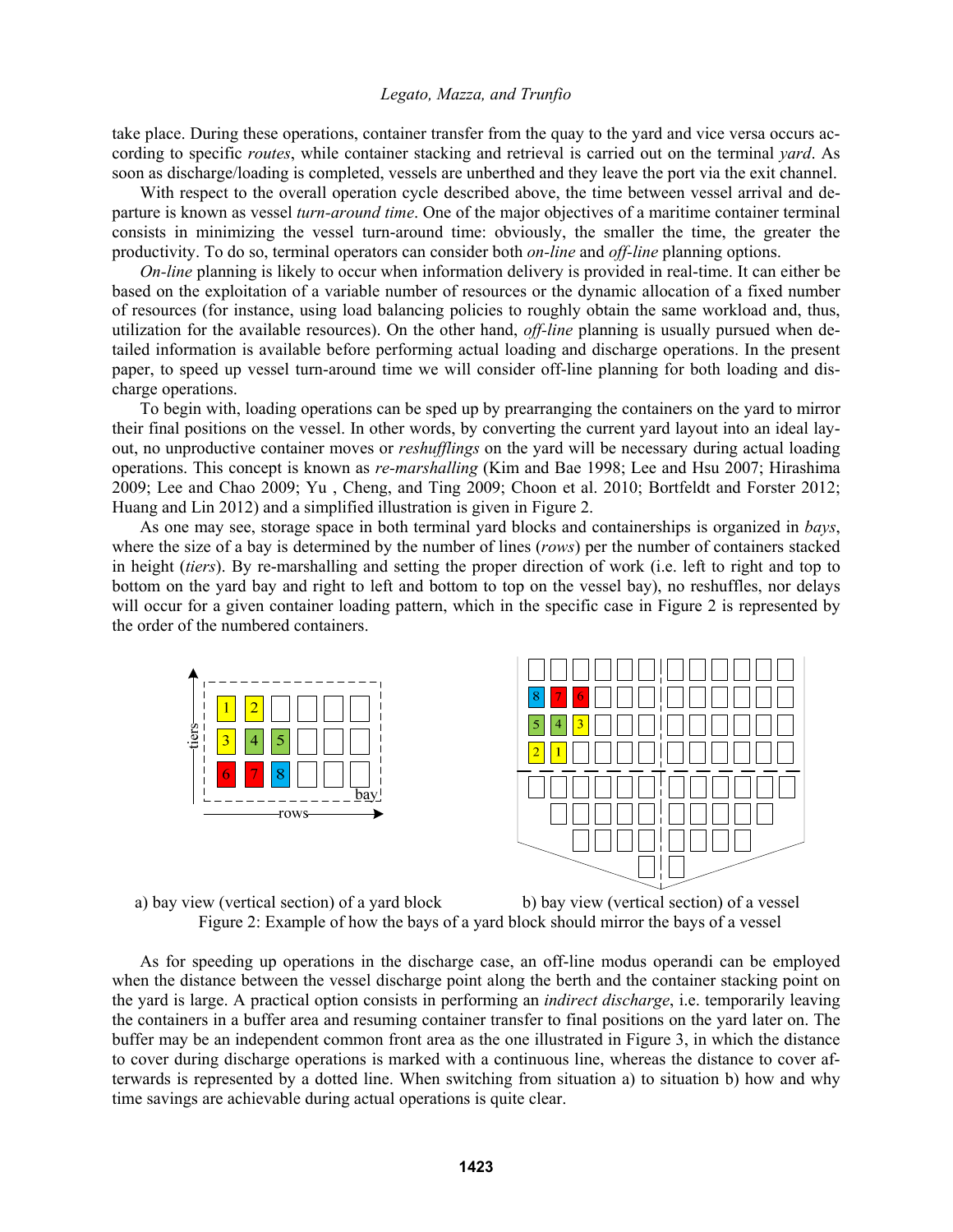

a) containers are discharged to their final position b) containers are discharged to a buffer area and transferred afterwards

Figure 3: Direct container discharge vs indirect container discharge in a front buffer area

The buffer area may also be conceived as individual container slots within the normal yard blocks of the terminal, yet, again, with a temporary purpose, as depicted by the example in Figure 4. Here the containers discharged from vessel 1 are first stacked within one yard block and later moved to another block from which they will be fetched for boarding on vessel 2.



Figure 4: Indirect container discharge using temporary storage positions

With respect to the possible options for off-line planning, container discharge and loading operations have been discussed in a separate way. However, they are logically performed in sequence. To fix ideas, one may refer to a maritime container terminal for pure transshipment in which containers are transferred for further transportation from one vessel to another. As previously stated, during discharge operations containers are often left in temporary yard positions to speed up operations. On the other hand, the same containers are often then moved closer to the vessel boarding area in order to speed up operations by undergoing re-marshalling activities or preparing for container loading. Thus, discharge and loading operations are actually coupled by internal transfer operations also called *housekeeping*.

Housekeeping operations contribute to minimizing the vessel turn-around time by transferring containers from a temporary yard position or source block to a final position or destination block which is usually at a close range from the vessel boarding area (see Figure 4). These operations can be carried out by combining different types of transportation vehicles (e.g. straddle carriers, multi-trailers, reach stackers, AGVs), according to terminal infrastructures, the distance to be covered or the type of container to undergo transfer. Whatever be the case, container housekeeping involves the same organizational issues, as well as availability of human and mechanical resources required to perform "regular" container transfer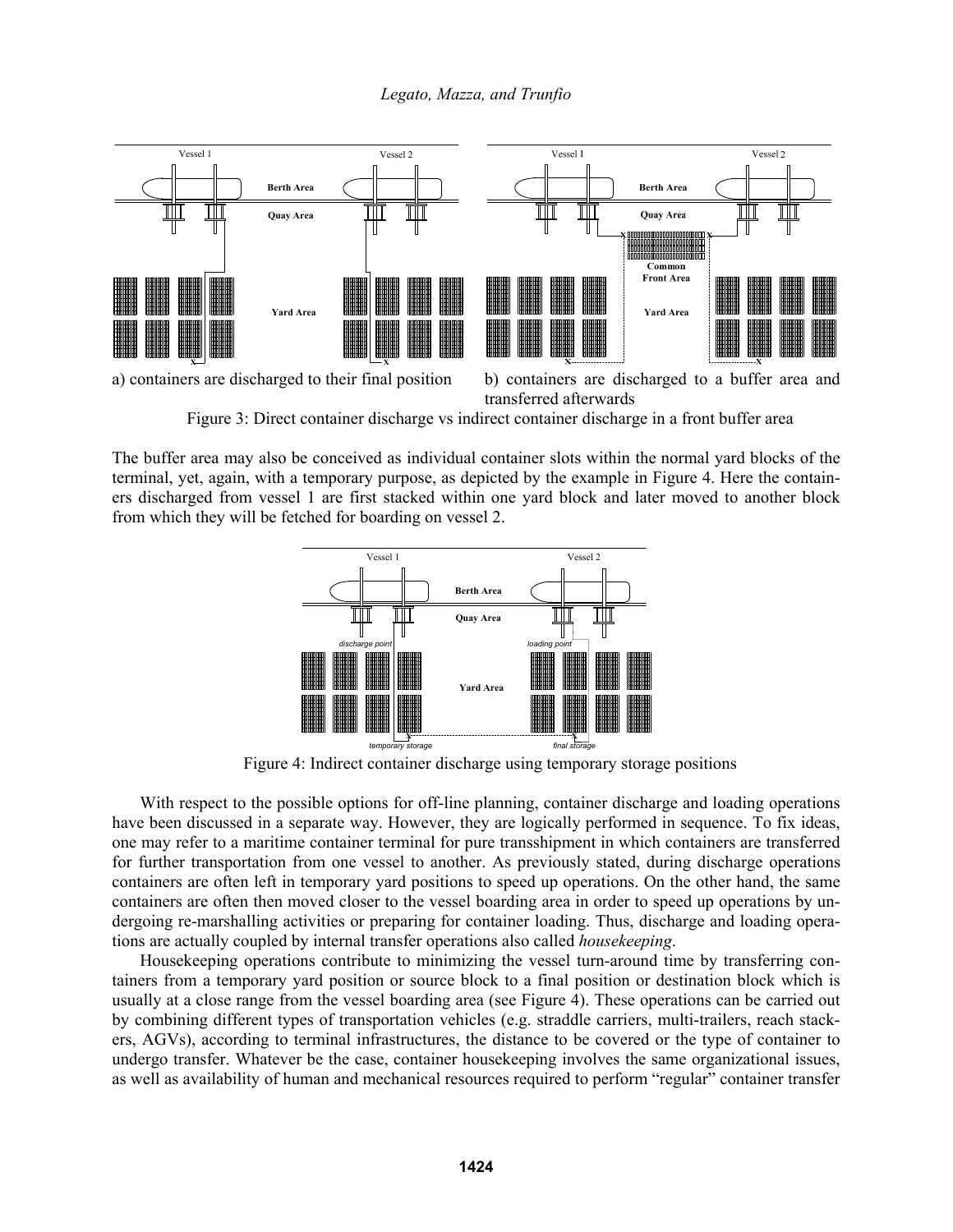between the yard and quay areas. As a matter of fact, not only are these operations held on the same grounds and share the same resources, but they also may interfere one with the other.

Unlike re-marshalling operations, to our knowledge, very little research has been done to address housekeeping with respect to performance evaluation under resource sharing in such complex and dynamics systems. A few studies have considered this topic, but only as a conceptual choice lying behind yard operating rules at the basis of empirical considerations and investigations for intelligent yard stacking (Chen 1999; Saanen and Dekker 2007a; Saanen and Dekker 2007b). In the present paper we will model housekeeping operations within maritime container terminals that are considered pure transshipment hubs and bear extensive storage yards. A discrete-event simulator will be used to *i*) assess the efficiency of the housekeeping operations under unforeseen events or process disturbances and *ii*) estimate the related productivity and waiting phenomena which, in turn, affect the vessel turn-around time. The rest of the paper is organized as follows. The simulation model of the housekeeping operations is described in detail in Section 2. Numerical experiments for scenario analysis via a what-if approach are reported in Section 3. Finally, conclusions are drawn in Section 4.

## **2 HOUSEKEEPING MODEL**

### **2.1 Conceptual Model**

The conceptual model of the housekeeping operations was tailored to the container terminal at the Port of Gioia Tauro in Southern Italy, however it is easily adaptable to suit any other type or size of terminal layout. The model provides a detailed representation of a berth sub-system, which is variable in length and adjacent to the yard sub-system. The yard is organized in blocks that, in turn, are grouped into four areas. Area A is located in front of the berth and most of it is devoted to handling 1-TEU operating (i.e. nonempty) containers; area B is immediately behind and used to handle 2-TEU operating containers; area C contains refrigerated (a.k.a. *reefer*) operating containers of both sizes; at last, all the non-operating containers are assigned to area D, the most distant from the berth. Every single area is organized in rows and every row is divided into equally distanced 1-TEU container slots. Blocks also feature multiple tiers for container stacking. The number of rows, slots and tiers depends on the various areas.

The model focuses on container housekeeping activities occurring between yard blocks, while it does not provide a detailed representation of the container discharge/loading operations performed on the berthed vessels. However, container transfer from and to the vessels in the berth sub-system is equally represented: these "regular" container flows are generated according to the various vessel services assigned to the single berth areas. For both housekeeping and regular traffic, container transfer and stacking/retrieval is carried out by straddle carriers (SCs).

#### **2.2 Simulation Model**

To model housekeeping operations we decided to use a queuing-based network whose representational capabilities have been enriched with additional graphical elements. In particular, *fork and join* actions on entities, as well as *seize and release* actions on resources have been included (see Figure 5).



Figure 5: The additional graphical elements introduced in the housekeeping queuing model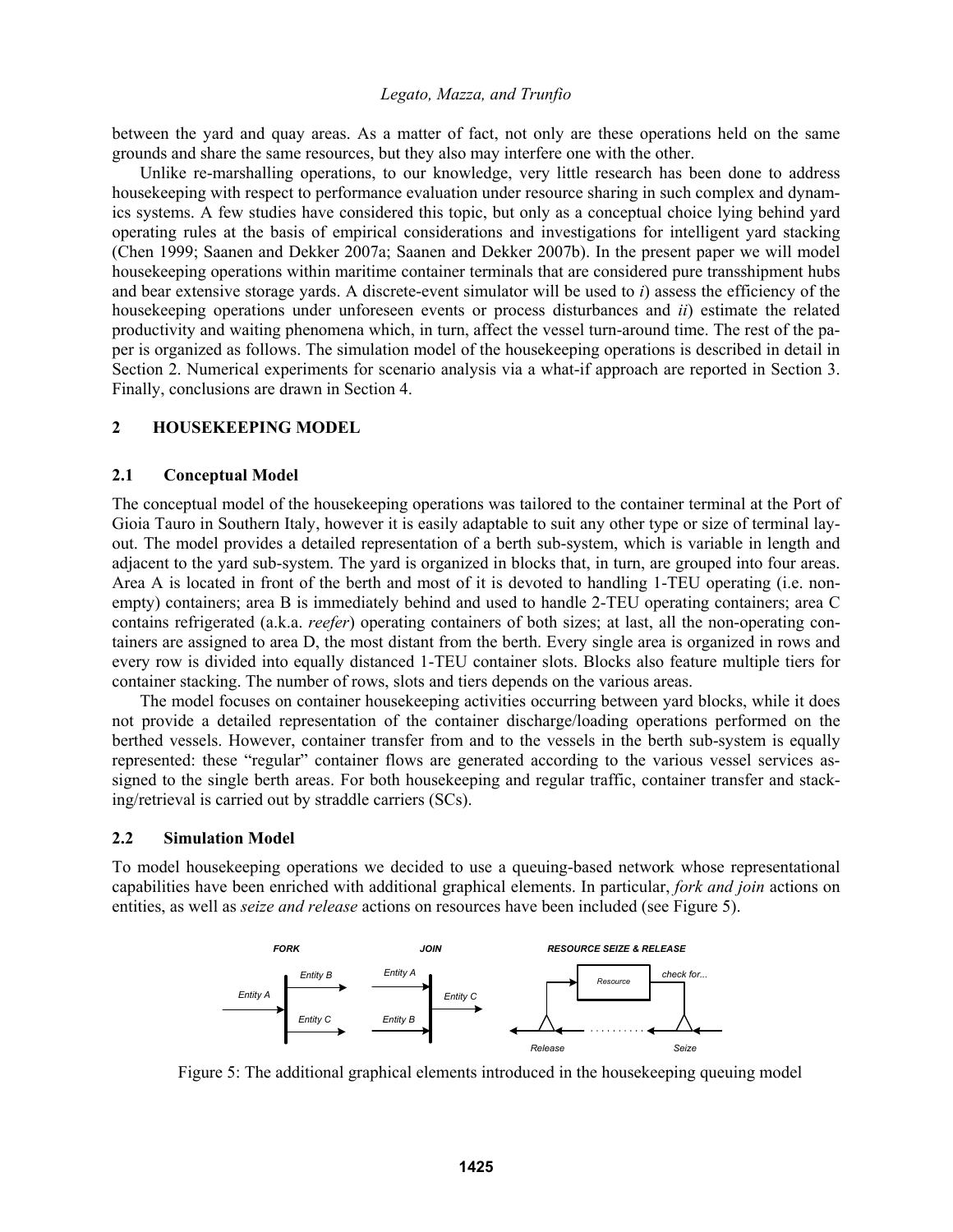Fork and join operators are required to explicitly represent the life-cycle of the entities flowing through the model, that is containers when these are transferred from a yard slot to another (i.e. source block – destination block) and SCs when these are assigned to containers for their transfer.

Seize and release operators allow to manage the request of (a limited number of) resources on behalf of model entities. In particular, once an SC accesses a row of a yard block to perform container handling operations, the operator locks out the row at hand, along with the two adjacent rows, in order to avoid interference with other vehicles. Therefore it practically implements a non-simultaneity constraint on the container pick-up/set-down operations on a specific row of the yard block. In this sense, an example is given by the block in Figure 5: the "seize" triangle works like a semaphore by verifying if the resource (or part of it) can be accessed by the entity; after the seize block assigns the resource requested by the entity and operations are completed, the same entity will free the resource it holds by flowing through the "release" triangle.

The queuing model of the housekeeping process is illustrated in Figure 6 (the yard blocks in which housekeeping occurs are represented as rows enclosed by an outer border). The model is implemented according to the holistic approach by (Pidd and Castro 1998) which, in our opinion, better supports the representation of such a complex system (see Legato, Gullì, and Trunfio 2008). In this approach, one or more "manager" objects supervise complex dynamics like, for example, resource or task allocation at runtime.

The core of the model consists in the manager object called "SC Dispatcher". This object accounts for two functions: *i*) the identification of the containers to be housekept and *ii*) the routing of the SCs towards the yard blocks in which container retrieval and delivery for both housekeeping and "regular" operations must be performed.

The first function identifies the type of container according to the occupancy level of the yard blocks and the fraction of containers usually housekept in each of the four yard areas (both represented by probability laws inferred from the statistical analysis of historical data).

The second function provides for the routing of SCs involved in housekeeping, as well as SCs engaged in "regular" container discharge/loading on the quay area. In the first case, the source/destination blocks are identified according to the list of containers to be housekept in the time period under examination. In the second case, requests for SCs to perform container discharge/loading operations on the quay area are generated by the so-called "Quay side" block. This object generates flows of SCs to/from the various blocks on the yard that are consistent with the vessel services assigned to the yard blocks. SCs are then routed by the SC Dispatcher towards the proper yard blocks according to the type of container to be delivered/retrieved or the type of movement to be performed (loading/discharge).

For greater comprehension, a step-by-step description of the sequence of housekeeping activities portrayed by the model in Figure 6 follows. When an *empty SC* is available, the SC Dispatcher assigns a "housekeeping container" to the SC according to the actual position of the vehicle. As a result of the assignment, the SC holds all the necessary information for container transfer (row, slot and tier in the source block and designation of the destination block). Obviously, if multiple SCs are available, the SC Dispatcher assigns the SC that is closest to the location of the target container. Observe that the assignments performed by the SC Dispatcher are based on a greedy-type allocation policy which may lead to possible congestions in the source and destination blocks.

The SC then moves from its current position to the base of the row in the source block. The related *travel time* is generated by considering *i*) the distance between the last known position of the SC and the base of the yard block and *ii*) a variate of the random variable "vehicle speed".

Once in front of the row in which the container to be housekept is located, the SC joins the corresponding *SC waiting line* and (eventually) waits for its turn to access the row. The waiting time is due to the impossibility of carrying out operations simultaneously in the same row of a yard block. In fact, access operations to the row are filtered by seize and release operators on the rows of the block. Therefore, the SC can gain access to the container only when the row hosting the container and the two adjacent rows are not involved in handling operations (*obtain rows*). Obviously, loading operations start when both an SC and the container box to be retrieved are available. The *loading time* is given by the sum of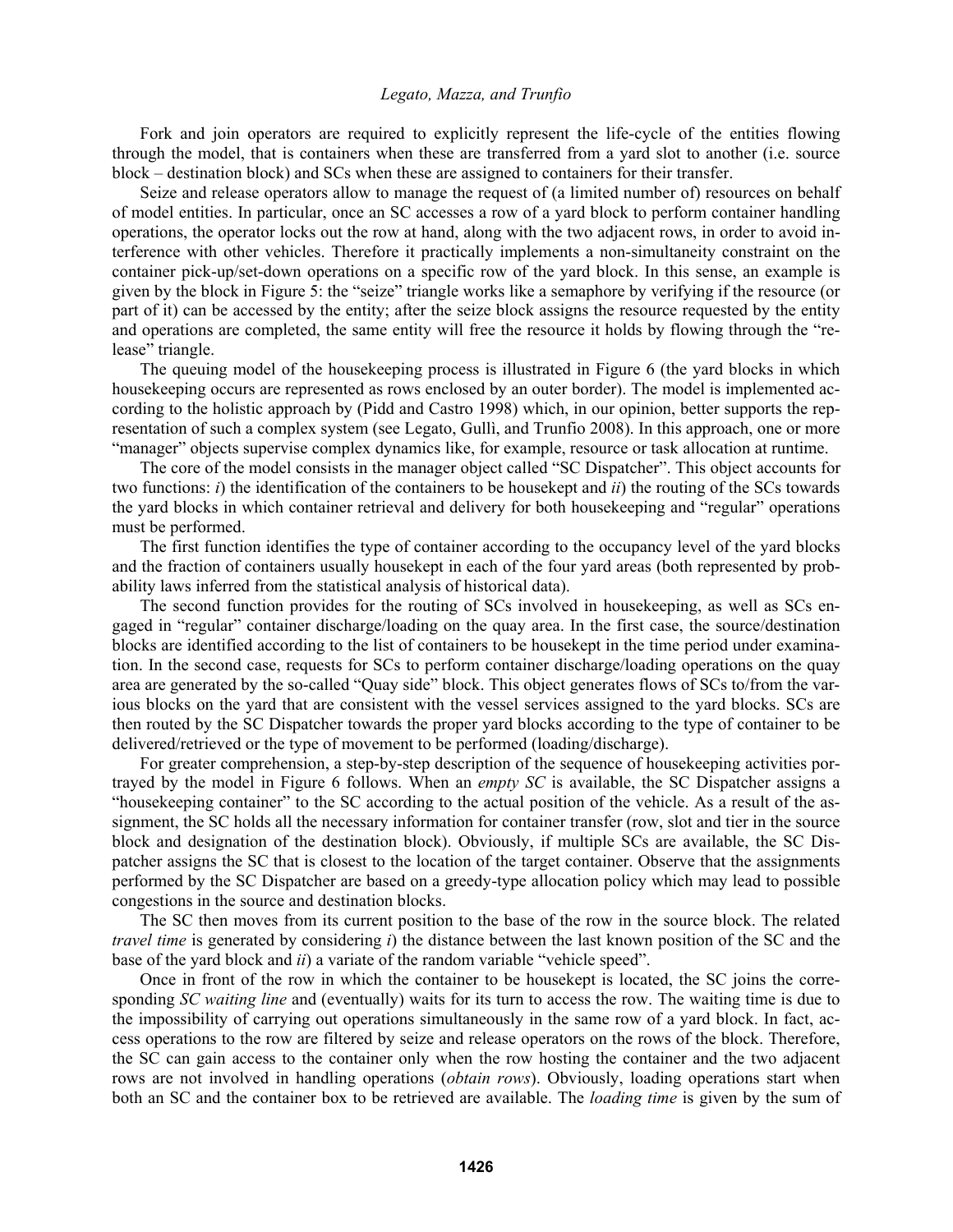the time required to move from the waiting position to the container slot, the pick-up time and the eventual shifting time. The latter occurs every time a container requiring transfer is stacked underneath one or more containers and it depends on the type of block (for instance, blocks in the D Area bear a greater number of tiers and, thus, shifting time for containers in this area is usually greater).



Figure 6: The housekeeping model

As soon as container loading operations finish, the SC releases the previously acquired rows (*release rows*) and returns loaded to the SC Dispatcher. It then queries the dispatcher with respect to the row and slot of destination (while the destination block is determined previously). As a consequence, the identified row and slot are reserved for the arriving container.

The sequence of operations for container delivery is analogous to the one for container retrieval. In brief, the *loaded SC* moves from the slot in the source block to the queue before the row in the destination block. The procedure for row access is repeated and, once the container discharge operation is finished, the SC queries the SC Dispatcher with respect to its new destination.

For sake of completion, observe that if the SC is dedicated to regular container discharge/loading operations on the quay instead of housekeeping, in the same way the SC Dispatcher routes the SC to/from the quay to carry out container delivery/retrieval operations.

### **3 NUMERICAL EXPERIMENTS**

In this section the current practice for housekeeping operations in the container terminal in Gioia Tauro is compared to alternative housekeeping settings and policies. In particular, comparison is addressed by performing what-if analyses via discrete-event simulation and considering different settings (what-if experiments n°1, i.e. the number of SCs to be deployed in housekeeping operations), policies (what-if experiments n°2, i.e. single stacking vs multiple stacking in the yard blocks), and events (what-if experiments n°3, i.e. increase of container traffic due to non scheduled vessel arrivals or traffic reassignment). The objective of the what-if analyses is to *i*) assess the efficiency of the current housekeeping operations under unforeseen events or process disturbances and *ii*) estimate the related productivity and waiting times which, in turn, affect the vessel turn-around time.

The design and implementation of the simulator depicted in Figure 7 has been carried-out in compliance with all the conventional steps used to guide a thorough and sound simulation study (Banks et al. 2001). However, due to the role of input data as driving force for the simulation model and the im-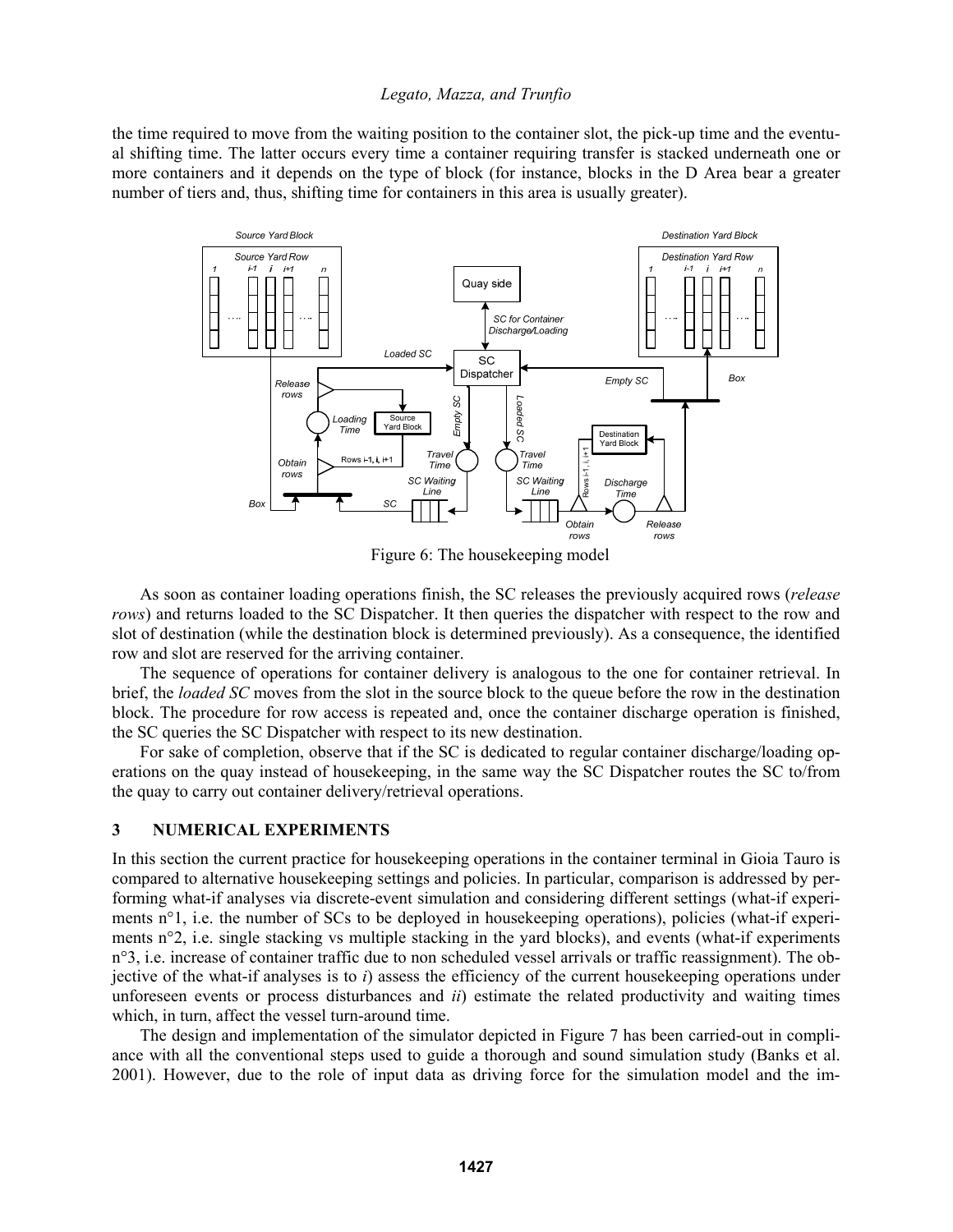portance of having confidence in the "predictive" capability of the simulation model, we explicitly report on the input modeling, verification and validation steps of the study.

Input data for the problem at hand has been collected and analyzed for both describing system features (e.g. area sizes or equipment number and speed) and performing system analysis.

For the first category, the main features of the housekeeping process referring to the yard and handling equipment have been explicitly modeled according to the current terminal organization and practice. In particular, the yard has been divided into 4 major areas, A, B, C and D, each of which is characterized by 18 blocks. In turn, each block has (on average) 16 bays, 32 rows and 3 tiers. The initial occupation level of the yard, i.e. the percentage of slots already occupied by containers, has been generated to mirror the actual state of the terminal yard at a given moment in time. Observe that this initial configuration, which has been set at 60%, is then dynamically modified by container transfer due to house keeping, as well as regular traffic occurring between the quay area and the yard. The latter of these flows also feeds the housekeeping process if the distance to be covered by the SCs providing for container stacking on the yard is greater than a threshold value which in our case has been set to 700m. As for the handling equipment, 10 SCs have been dedicated to housekeeping operations and they travel on the yard at a speed of 20 km/h with containers and 30 km/h without containers.

In terms of input data for system analysis, by means of statistical inference on the terminal's historical data, different types of distribution probability functions have been identified as "candidate" representations of the theoretical data models of the operation durations that bear the major sources of uncertainty:

- regular traffic of containers related to different shipping lines, but whose interarrival times are all well captured by density functions of the gamma family (the cumulative traffic rate is equal to *125containers/h*);
- container shifting time whose profile is well fitted by a triangular density function (mode= $1min$ , min=*0.5min*, max=*4min*);
- container pick-up/set-down time whose profile agrees with an exponential density function (mean=*1min*).

As far as verification is concerned, in order to verify if the input parameters and logical structure of the conceptual model are correctly represented by the simulation model, three classes of techniques have been used: common-sense techniques, thorough documentation and traces.

During validation, to assess if the real system is accurately represented by the simulation model, besides discussing the structural assumptions and data assumptions with the key figures of the real system, model input-output transformations have been compared to the corresponding input-output transformations for the real system. As a result of both of these validation activities, one can appreciate the capability of the simulator to mirror the real system performance by observing the figures in Table 1.

|                 | SCs               |                   |
|-----------------|-------------------|-------------------|
| Source          | Throughput        | Distance covered  |
|                 | [containers/SC·h] | [ $km$ per $h$ ]  |
| Company records |                   | 16.88             |
| Simulator       | $[4.97 - 5.03]$   | $[16.65 - 17.10]$ |

Table 1: Real housekeeping performance measures referred to SCs are compared with the corresponding simulation results for validation purposes

In terms of general settings, performance measures are estimated by simulating 150 runs of each given scenario in a 6-hour time horizon (i.e. one shift), hence, the simulator can provide both point and interval estimates. As for common scenario settings, a 3000-meter yard and a workload of nearly 500 housekeeping containers are considered across the experiments.

The first what-if analysis consists in investigating how the performance measures of the housekeeping process vary by changing the number of SCs dedicated to the housekeeping operations. In terms of pro-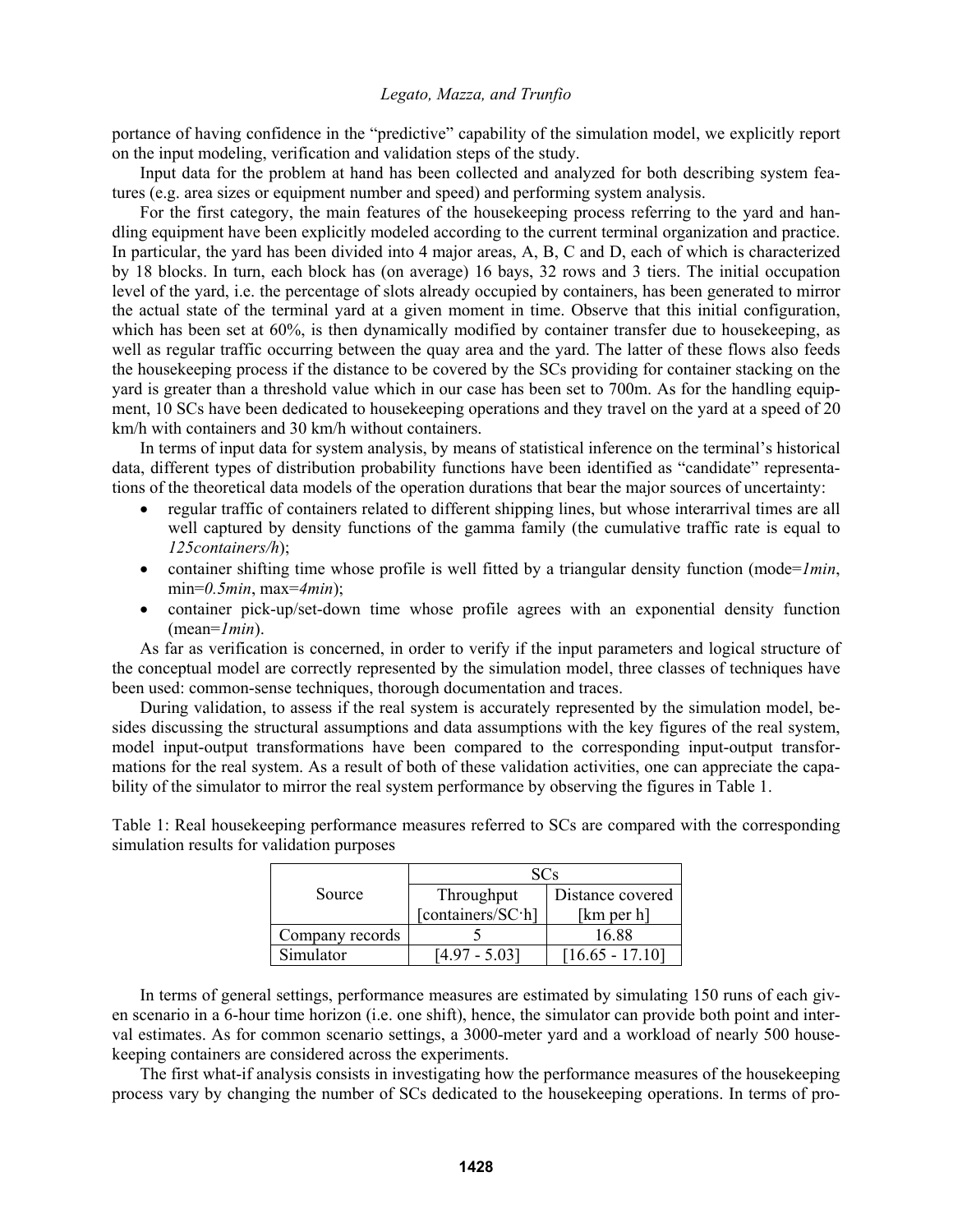cess disturbance recalled by objective *i*), this allows to account for the effect of the starvation or congestion phenomena that eventually arise if the number of the SCs is not appropriate for the current housekeeping scenario. Let *n* be the number of SCs. Experiments are carried out by bearing in mind that the company currently sets *n*=10 to handle the housekeeping containers.



Figure 7: Some snapshots of the housekeeping simulator

The two charts illustrated in Figure 8 compare the trends of two correlated housekeeping performance measures: *completion level* and *SC throughput*. The former measures the progress made in the number of containers to be housekept during the shift (out of the 500 planned). The latter measures the number of containers housekept by each SC per hour.



Figure 8: The overall number of containers handled and the hourly throughput per SC estimated by varying the number of SCs used for the housekeeping process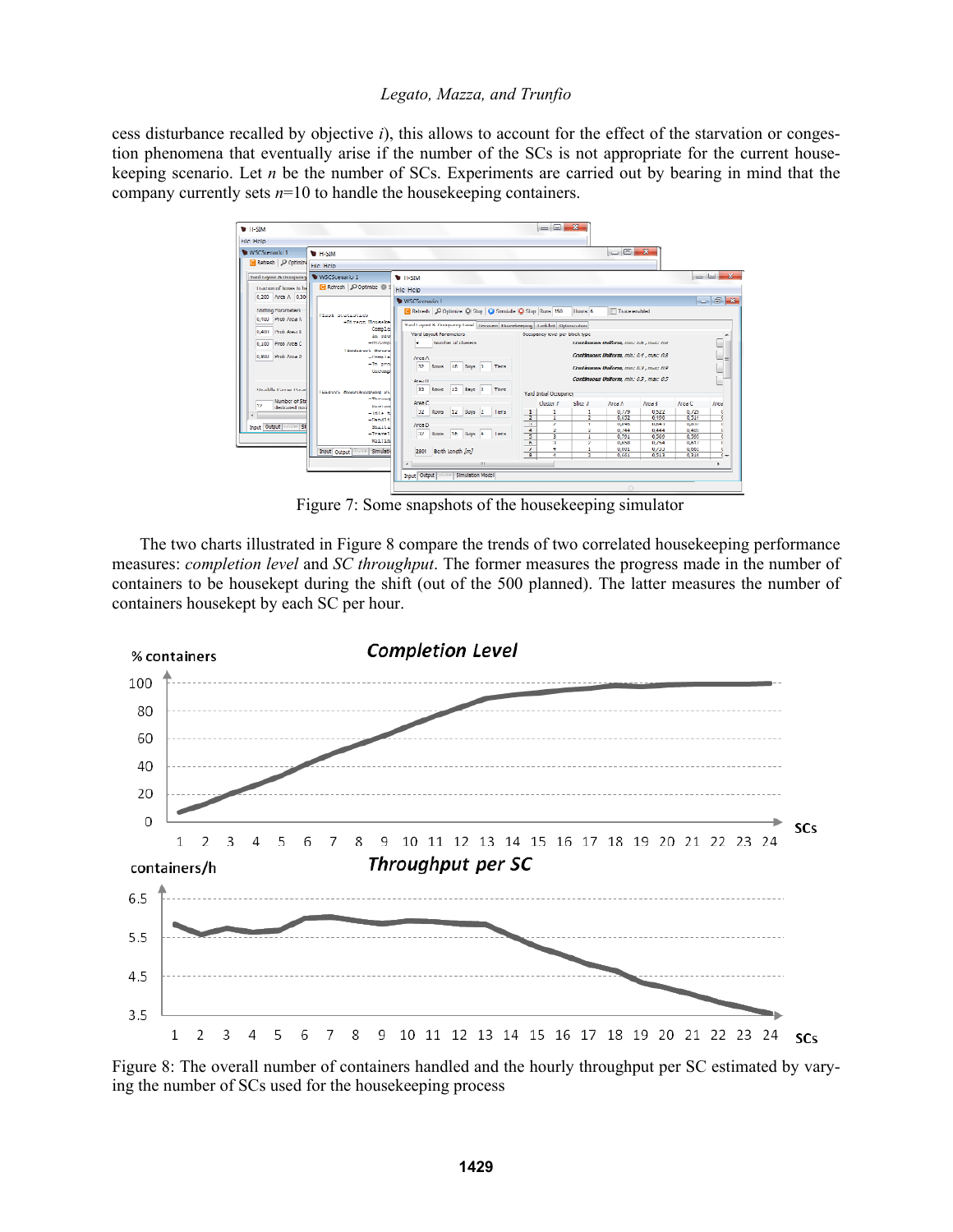Looking at Figure 8, one may observe that the number of containers cumulatively handled by all the SCs increases linearly with *n* up to an elbow value, while the throughput per SC remains constant with *n*. Beyond the *n* value corresponding to the elbow peak, as one may expect, the throughput remains constant and the productivity per SC decreases. For the case at hand, rather than keeping the current practice at  $n=10$ , the operations manager may push it up to  $n=13$ . Beyond this value, the marginal utility of allocating additional SCs to the housekeeping process in the given work shift goes to zero.

The second what-if analysis is carried out by considering the opportunity of varying the number of tiers to be enabled per yard block with respect to the current practice (i.e. 3 tiers for the blocks with operative containers). In terms of process disturbance recalled by objective *i*), this allows to account for the effect of the congestion phenomenon that eventually arises from an oversized tier height and, thus, the inflated operation time required by SCs to perform container shifting for those units that are not located on the top of the tiers in the current housekeeping scenario. Let *t* be the number of tiers. In principle, *t* could be fixed at will in order to increase the yard capacity of the container terminal; in practice, *t* is constrained by the physical limits of the mechanical resources adopted for container stacking and retrieval (e.g. *gantry cranes*, SCs, *reach stackers*).

Five different scenarios on the current yard layout are tested by varying  $t$  from 1 to 5. When  $t=1$ , no shifting time for the container handling is required, since all the containers are on the ground. Vice versa, as *t* increases, a target container could be underneath other containers and, therefore, an increasing handling time is expected as well.



Figure 9: The hourly throughput and the total waiting time per SC estimated by changing the number of tiers of the yard blocks

Figure 9 reports the performance results of the scenario analysis described in terms of *waiting time* and *throughput* per SC. While the latter has been previously defined, the former measures the time spent by an SC waiting to access a specific row in a yard block (see Figure 6) and, as expected, it grows with the number of tiers. Numerical experiments support the adequacy of the current terminal practice and recommend to avoid  $t > 3$ . In particular, one may observe that for  $t = 3$  the waiting time increases by ten minutes per hour, but the yard capacity triplicates without loss on SC throughput.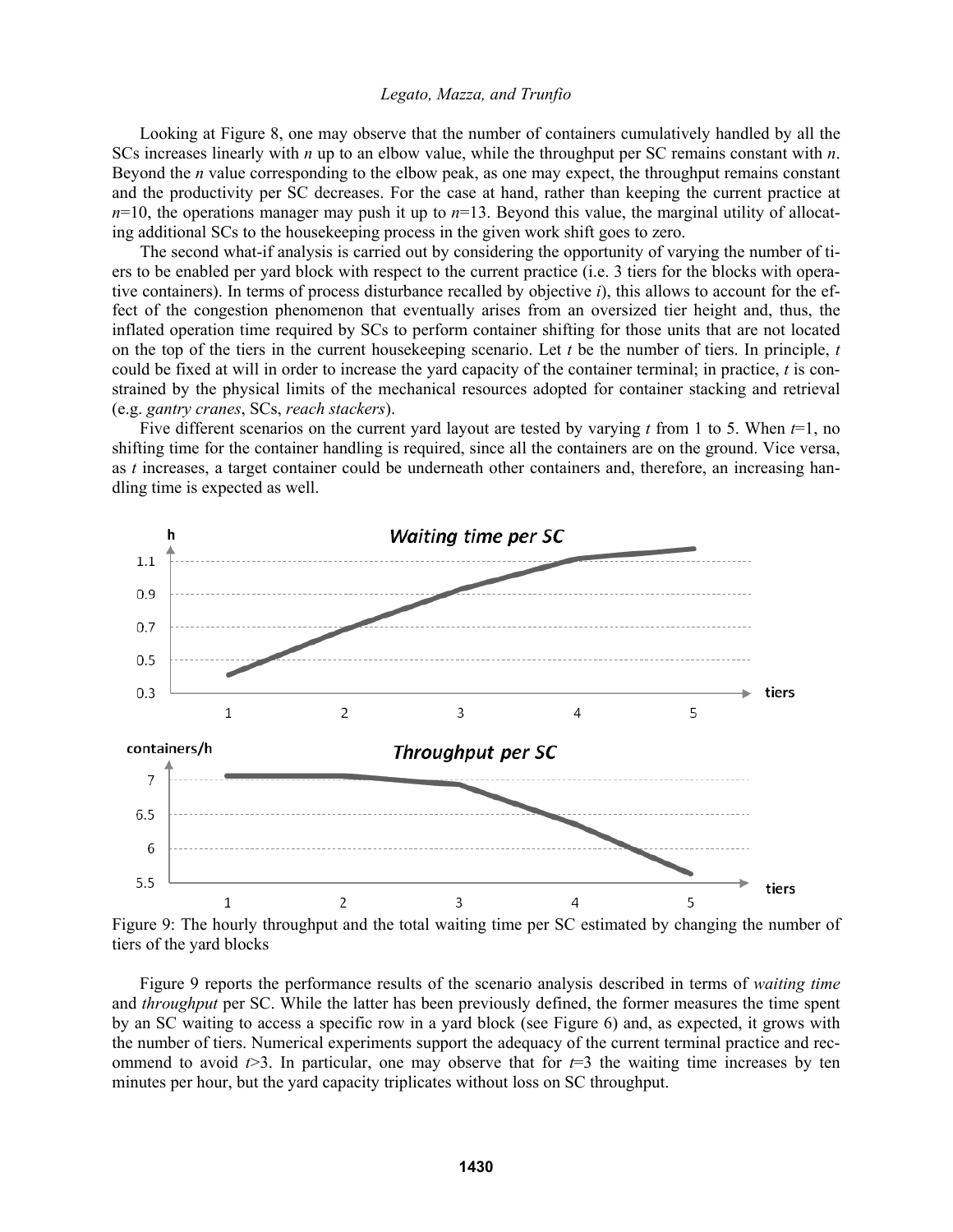In the final set of experiments, the impact of a growing "regular" container traffic flow on performance measures of the housekeeping operations is estimated. In terms of throughput and waiting time per SC recalled by objective *ii*), this allows to account for the effect of eventual "spot arrivals" (i.e. non scheduled vessel arrivals) or a proposal/need of change in vessel service-space allocation on the yard (e.g. maintenance to be carried out on a given yard area could cause the related portion of regular traffic to be concentrated in another area) in the current scenario. Specifically, for illustrative purposes, the growing weight of the regular SC traffic between the quay and yard areas is simply captured by the probability that a housekeeping SC is prevented to access a yard row due to the presence of other vehicles. The related performance profiles are plotted in Figure 10.



Figure 10: The hourly throughput and the total waiting time per SC estimated for increasing values of the probability of finding the row of a yard block busy

Clearly, when *p*=0 (i.e. there are no regular discharge/loading operations being performed on the quay during the time-horizon), there is likely to be no congestion on the yard blocks; the only waiting time due to house keeping is small and the throughput per SC is maximized. Approaching  $p=1$  (i.e. interference with regular SC traffic on the yard rows occurs continuously during the work shift), the inflating waiting time causes a drop in the throughput of the housekeeping SCs. In this sense, the operations manager could fix a target value for both performance measures in order to better support the eventual decisions on regular traffic reallocation.

### **4 CONCLUSIONS AND FUTURE WORK**

A queuing-based network model has been proposed to represent the housekeeping process in a maritime container terminal. The performance of the handling equipment and the current housekeeping practices deployed in a real facility have been evaluated by a discrete-event simulator. According to the numerical experiments presented, in the current terminal configuration: *i*) as many as 13 SCs can be dedicated to housekeeping operations in order to increase the number of containers cumulatively handled, without loss of throughput per SC; *ii*) tier height equal to 3 provides the best compromise between SC waiting times and yard capacity, without loss on SC throughput in housekeeping; *iii*) the operations manager needs to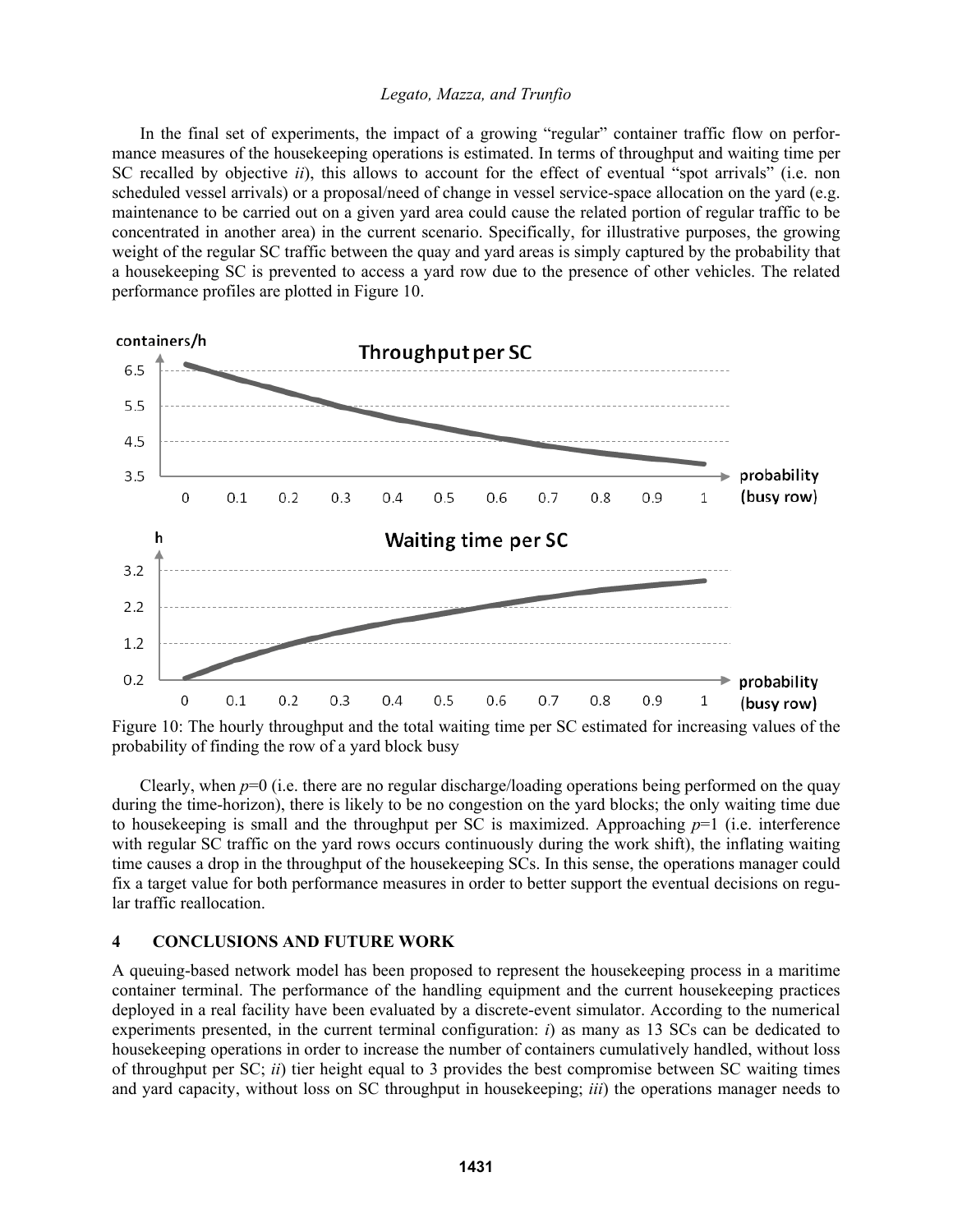fix a target value for SC waiting times and throughput in housekeeping operations when deciding on regular traffic reallocation.

The above simulator has also been conceived to be the kernel of a soon-to-be simulation-based optimization (SO) framework, by which current practices may be replaced by optimized policies and tested on a real-time basis. According to the logic of this framework, the initial assignment and order, or *schedule*, of the containers to be housekept by dedicated SCs can be provided by the terminal practice. Then simulation and optimization modules are iteratively combined to obtain the best schedule with respect to the performance measures of interest. A metaheuristic based algorithm is under development to explore the set of feasible schedules, which are evaluated via simulation and then compared, by balancing intensification and diversification efforts within the search process that drives the global SO procedure.

### **REFERENCES**

- Banks, J., J. S. Carson, B. L. Nelson, and D. M. Nicol. 2000. *Discrete-Event System Simulation*. 3rd ed. Upper Saddle River, New Jersey: Prentice-Hall, Inc.
- Bortfeldt, A. and F. Forster. 2012, "A Tree Search Procedure for the Container Pre-marshalling Problem." *European Journal of Operational Research* 217:531-540.
- Chen, T. 1999. "Yard Operations in the Container Terminal A Study in the 'Unproductive Moves'." *Maritime Policy & Management: The Flagship Journal of International Shipping and Port Research* 26(1):27-38.
- Choon, T. K., L. P. Ku, L. H. Lee, and E. P. Chew. 2010. "An Optimisation Framework for Yard Planning in a Container Terminal - Case with Automated Rail-Mounted Gantry Cranes." *OR Spectrum* 32:519-541.
- Container Trades Statistics. "Monthly e-newsletters with Total Trade Volumes for Dry and Reefer Containers and Aggregated Price Indices for Seven Trades to and From Europe." Accessed March 26, 2012. http://www.containerstatistics.com/newsletter.
- Hirashima, Y. 2009. "A Q-learning System for Container Marshalling with Group-Based Learning Model at Container Yard Terminals." In *Proceedings of the International MultiConference of Engineers and Computer Scientists 2009 (IMECS 2009) Volume I*, March 18-20, 2009, Hong Kong.
- Huang, S.-H. and T.-H. Lin. 2012. "Heuristic Algorithms for Container Pre-marshalling Problems." *Computers & Industrial Engineering* 62:13-20.
- Kim, K. H. and J. W. Bae. 1998. "Marshaling Export Containers in Port Container Terminals." *Computers and Industrial Engineering* 35(3):655-658.
- Lee, Y. and S.-L. Chao. 2009, "A Neighborhood Search Heuristic for Pre-marshalling Export Containers." *European Journal of Operational Research* 196:468-475.
- Lee, Y. and N.-Y. Hsu. 2007. "An Optimization Model for the Container Pre-marshalling Problem." *Computers & Operations Research* 34:3295-3313.
- Legato, P., D. Gullì, and R. Trunfio. 2008. "Modelling, Simulation and Optimization of Logistic Systems." In *Proceedings of the* 2*0th European Modeling and Simulation Symposium (Simulation in Industry)*, 569-578, Amantea (Italy).
- Pidd, M. and R. B. Castro. 1998. "Hierarchical Modular Modelling in Discrete Simulation." In *Proceedings of the 1998 Winter Simulation Conference*, Edited by D.J. Medeiros, E.F. Watson, J.S. Carson, and M.S. Manivannan, 383-389, Washington DC, USA. Piscataway, New Jersey: Institute of Electrical and Electronics Engineers, Inc.
- Saanen, Y. A. and R. Dekker. 2007a. "Intelligent Stacking as Way Out of Congested Yards? Part 1." *Port Technology International* 31:87-92.
- Saanen, Y. A. and R. Dekker. 2007b. "Intelligent Stacking as Way Out of Congested Yards? Part 2." *Port Technology International* 32:80-85.